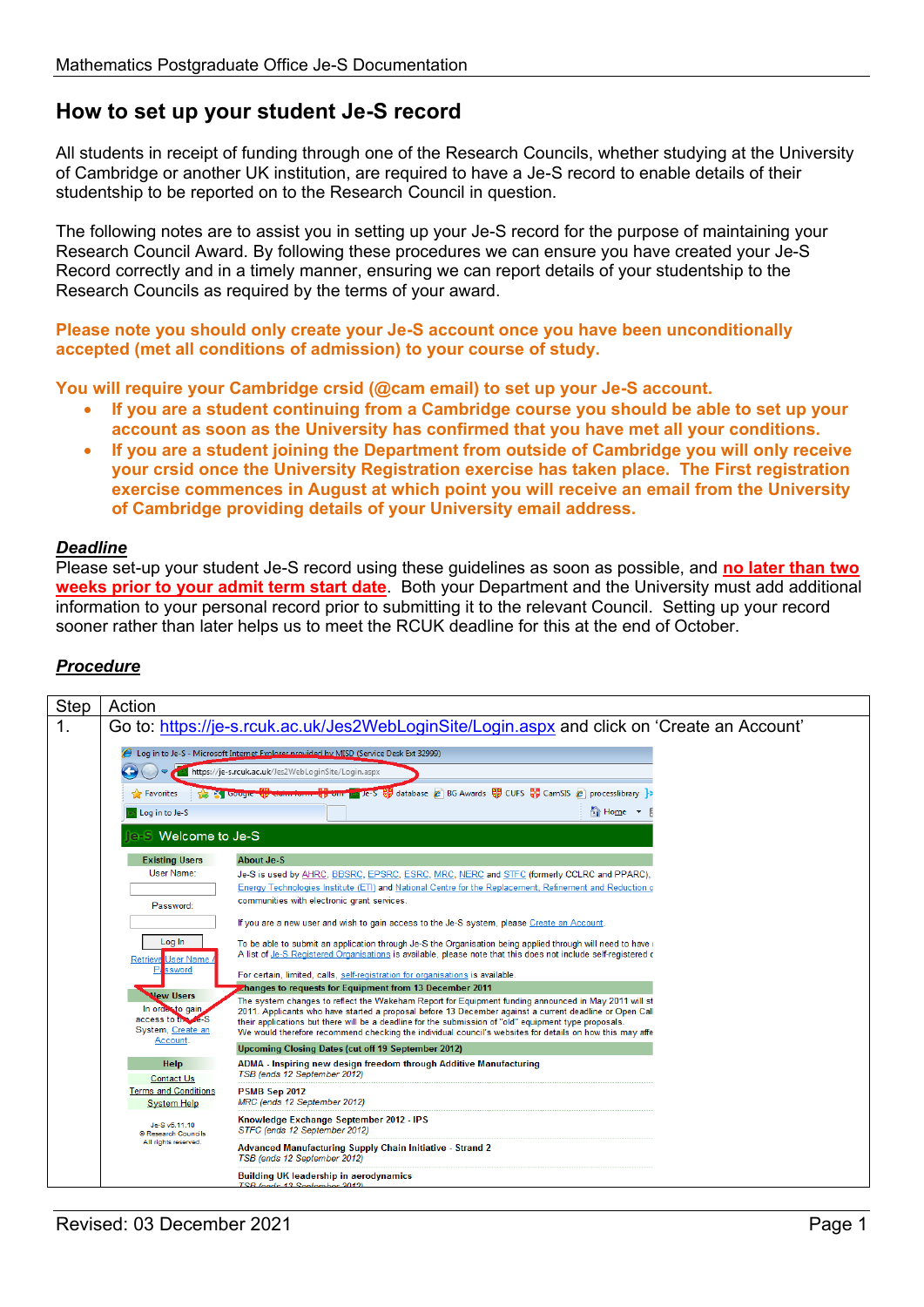| 2.<br>This will take you to the 'Terms and Conditions' page.<br>Please read this and click on 'Accept' at the bottom of the page.<br>· textual material<br>· artwork;<br>• photographs;<br>• computer software;<br>· audio and visual elements<br>the database design and reference data; and<br>the structure and design of the system.<br>You must not reproduce, distribute, transmit modify, adapt, display (including adaptations/displays such as by "fra<br>prior written permission, with the exception of using the system through the normal means provided by the Counci<br>ne sy <mark>f</mark> tware on which the system is built. You must not reverse engineer, decompile, or disassemble the sys<br><b>Accept</b> ance<br>C create an accorded to the S, you must accept the terms and conditions for use of the Je-S System.<br>You Accept <mark>an env</mark> , you will proceed to the account details input screen.<br>You Accept <mark>an</mark> env, you will proceed to the<br>Not Accept<br>Accept<br>You will now be asked to check if you already have an account.<br>3.<br>Please enter your email address in the box provided; please use your University email<br>$\overline{4}$ .<br>(crsid@cam.ac.uk) address for this.<br>5.<br>Click on 'Account Check'<br>6.<br>If Je-S advises you already have a record, please contact the Scholarships Administrator at<br>graduate.funding@admin.ac.uk. If not, please continue following the instructions.<br>7.<br>If the system does not already have you on record, you will see this screen:<br><b>Account Type</b><br>Users of the Je-S System require different levels of account. To ensure that we give you the correct level of access please indicate below how you expect to use the System (select as<br>Contact Us<br>many options as necessary):<br>rms and Conditions<br><b>System Help</b><br><b>Research Proposals</b><br>An Applicant on a Standard or Outline Proposal (Principal/Co/Researcher Co-Investigator). This account type requires verification from the nominated organisation and is not<br>Je-S v6.11.10<br>® Research Councils<br>applicable to Students (please see below)<br>All rights reserved<br>An Applicant on a Fellowship Proposal<br><b>Studentship Forms</b><br>The Student (on a Student<br>ination or Studentship Proposal Document, this is the only account type that applies for students)<br>Head of Department<br>A Contact<br>AHRC BGF<br><b>BBSRC</b> Industrial CASI<br><b>Administration</b><br>To Prepare Documents, but not be named on it eg. Departmental Administrator<br>To Approve and/or Submit Research Proposals, Student Nomination/Proposal Forms or Ten Day Turnaround<br>To Complete/Approve and/or Submit Financial Forms eg. Expenditure Statements/Intent and Offer Acceptances/Start Confirmation/Annual Statements on behalf of the Organisation<br>DTG Co-ordinators<br>DTG Administrators<br>None of the above eg Peer Reviewer/College Member/Named Researche<br>Back<br>Next step<br>Cancel<br>Please select 'The Student' under 'Studentship Forms' and then click on 'Next Step'<br>8.<br>9.<br>You will then be asked to enter your personal details. Please note that the mandatory information is<br>marked with an asterisk.<br>Please ensure information provided here matches the information provided on your GRADSAF<br>application/CAMSIS record.<br>You do not need to complete any additional fields if you do not wish to.<br>e-S Create Account - Personal Details<br>Help<br><b>Personal Details</b><br>Please enter your personal details and click 'Next Step' - mandatory fields are marked with *<br><b>Contact Us</b><br><b>Terms and Conditions</b><br>$-$ Select $-$<br>Title:<br>$\overline{\phantom{a}}$<br><b>System Help</b><br>Forenames:<br>Je-S v5.11.10<br>® Research Councils<br>All rights reserved.<br>Sumame:<br><sup>1</sup> Former Surname<br>Telephone number:<br>画<br>$\prime$ $\prime$<br>Date of birth:<br>Not Disclosed<br>Post:<br>Post start date:<br><b>THE</b><br><b>Equal Opportunities Data</b><br>Why do we ask for this information?<br>Ethnic origin:<br>-- Select --<br>Country of nationality:<br><b>United Kingdom</b><br>$-$ Select $-$<br>Gender:<br>Disabled:<br>No Yes Not disclosed<br>What is a "Disability"?<br>Disability:<br><sup>1</sup> If you have had any previous interactions with the research councils, e.g. as a council funded student, and have changed your surname please provide your former surname<br><b>Back</b><br>Next step<br>Cancel<br>10.<br>Click 'Next Step'.<br>You will then be asked to add a Qualification. Whilst this is optional at this stage, we ask that you<br>11. |  |
|----------------------------------------------------------------------------------------------------------------------------------------------------------------------------------------------------------------------------------------------------------------------------------------------------------------------------------------------------------------------------------------------------------------------------------------------------------------------------------------------------------------------------------------------------------------------------------------------------------------------------------------------------------------------------------------------------------------------------------------------------------------------------------------------------------------------------------------------------------------------------------------------------------------------------------------------------------------------------------------------------------------------------------------------------------------------------------------------------------------------------------------------------------------------------------------------------------------------------------------------------------------------------------------------------------------------------------------------------------------------------------------------------------------------------------------------------------------------------------------------------------------------------------------------------------------------------------------------------------------------------------------------------------------------------------------------------------------------------------------------------------------------------------------------------------------------------------------------------------------------------------------------------------------------------------------------------------------------------------------------------------------------------------------------------------------------------------------------------------------------------------------------------------------------------------------------------------------------------------------------------------------------------------------------------------------------------------------------------------------------------------------------------------------------------------------------------------------------------------------------------------------------------------------------------------------------------------------------------------------------------------------------------------------------------------------------------------------------------------------------------------------------------------------------------------------------------------------------------------------------------------------------------------------------------------------------------------------------------------------------------------------------------------------------------------------------------------------------------------------------------------------------------------------------------------------------------------------------------------------------------------------------------------------------------------------------------------------------------------------------------------------------------------------------------------------------------------------------------------------------------------------------------------------------------------------------------------------------------------------------------------------------------------------------------------------------------------------------------------------------------------------------------------------------------------------------------------------------------------------------------------------------------------------------------------------------------------------------------------------------------------------------------------------------------------------------------------------------------------------------------------------------------------------------------------------------------------------------------------------------------------------------------------------------------------------------------------------------------------------------------------------------------------------------------------------------------------------------------------------------------------------------------------------------------------------------------------------------------------------------------------------------------------------------------------------------------------------------------|--|
|                                                                                                                                                                                                                                                                                                                                                                                                                                                                                                                                                                                                                                                                                                                                                                                                                                                                                                                                                                                                                                                                                                                                                                                                                                                                                                                                                                                                                                                                                                                                                                                                                                                                                                                                                                                                                                                                                                                                                                                                                                                                                                                                                                                                                                                                                                                                                                                                                                                                                                                                                                                                                                                                                                                                                                                                                                                                                                                                                                                                                                                                                                                                                                                                                                                                                                                                                                                                                                                                                                                                                                                                                                                                                                                                                                                                                                                                                                                                                                                                                                                                                                                                                                                                                                                                                                                                                                                                                                                                                                                                                                                                                                                                                                                            |  |
|                                                                                                                                                                                                                                                                                                                                                                                                                                                                                                                                                                                                                                                                                                                                                                                                                                                                                                                                                                                                                                                                                                                                                                                                                                                                                                                                                                                                                                                                                                                                                                                                                                                                                                                                                                                                                                                                                                                                                                                                                                                                                                                                                                                                                                                                                                                                                                                                                                                                                                                                                                                                                                                                                                                                                                                                                                                                                                                                                                                                                                                                                                                                                                                                                                                                                                                                                                                                                                                                                                                                                                                                                                                                                                                                                                                                                                                                                                                                                                                                                                                                                                                                                                                                                                                                                                                                                                                                                                                                                                                                                                                                                                                                                                                            |  |
|                                                                                                                                                                                                                                                                                                                                                                                                                                                                                                                                                                                                                                                                                                                                                                                                                                                                                                                                                                                                                                                                                                                                                                                                                                                                                                                                                                                                                                                                                                                                                                                                                                                                                                                                                                                                                                                                                                                                                                                                                                                                                                                                                                                                                                                                                                                                                                                                                                                                                                                                                                                                                                                                                                                                                                                                                                                                                                                                                                                                                                                                                                                                                                                                                                                                                                                                                                                                                                                                                                                                                                                                                                                                                                                                                                                                                                                                                                                                                                                                                                                                                                                                                                                                                                                                                                                                                                                                                                                                                                                                                                                                                                                                                                                            |  |
|                                                                                                                                                                                                                                                                                                                                                                                                                                                                                                                                                                                                                                                                                                                                                                                                                                                                                                                                                                                                                                                                                                                                                                                                                                                                                                                                                                                                                                                                                                                                                                                                                                                                                                                                                                                                                                                                                                                                                                                                                                                                                                                                                                                                                                                                                                                                                                                                                                                                                                                                                                                                                                                                                                                                                                                                                                                                                                                                                                                                                                                                                                                                                                                                                                                                                                                                                                                                                                                                                                                                                                                                                                                                                                                                                                                                                                                                                                                                                                                                                                                                                                                                                                                                                                                                                                                                                                                                                                                                                                                                                                                                                                                                                                                            |  |
|                                                                                                                                                                                                                                                                                                                                                                                                                                                                                                                                                                                                                                                                                                                                                                                                                                                                                                                                                                                                                                                                                                                                                                                                                                                                                                                                                                                                                                                                                                                                                                                                                                                                                                                                                                                                                                                                                                                                                                                                                                                                                                                                                                                                                                                                                                                                                                                                                                                                                                                                                                                                                                                                                                                                                                                                                                                                                                                                                                                                                                                                                                                                                                                                                                                                                                                                                                                                                                                                                                                                                                                                                                                                                                                                                                                                                                                                                                                                                                                                                                                                                                                                                                                                                                                                                                                                                                                                                                                                                                                                                                                                                                                                                                                            |  |
|                                                                                                                                                                                                                                                                                                                                                                                                                                                                                                                                                                                                                                                                                                                                                                                                                                                                                                                                                                                                                                                                                                                                                                                                                                                                                                                                                                                                                                                                                                                                                                                                                                                                                                                                                                                                                                                                                                                                                                                                                                                                                                                                                                                                                                                                                                                                                                                                                                                                                                                                                                                                                                                                                                                                                                                                                                                                                                                                                                                                                                                                                                                                                                                                                                                                                                                                                                                                                                                                                                                                                                                                                                                                                                                                                                                                                                                                                                                                                                                                                                                                                                                                                                                                                                                                                                                                                                                                                                                                                                                                                                                                                                                                                                                            |  |
|                                                                                                                                                                                                                                                                                                                                                                                                                                                                                                                                                                                                                                                                                                                                                                                                                                                                                                                                                                                                                                                                                                                                                                                                                                                                                                                                                                                                                                                                                                                                                                                                                                                                                                                                                                                                                                                                                                                                                                                                                                                                                                                                                                                                                                                                                                                                                                                                                                                                                                                                                                                                                                                                                                                                                                                                                                                                                                                                                                                                                                                                                                                                                                                                                                                                                                                                                                                                                                                                                                                                                                                                                                                                                                                                                                                                                                                                                                                                                                                                                                                                                                                                                                                                                                                                                                                                                                                                                                                                                                                                                                                                                                                                                                                            |  |
|                                                                                                                                                                                                                                                                                                                                                                                                                                                                                                                                                                                                                                                                                                                                                                                                                                                                                                                                                                                                                                                                                                                                                                                                                                                                                                                                                                                                                                                                                                                                                                                                                                                                                                                                                                                                                                                                                                                                                                                                                                                                                                                                                                                                                                                                                                                                                                                                                                                                                                                                                                                                                                                                                                                                                                                                                                                                                                                                                                                                                                                                                                                                                                                                                                                                                                                                                                                                                                                                                                                                                                                                                                                                                                                                                                                                                                                                                                                                                                                                                                                                                                                                                                                                                                                                                                                                                                                                                                                                                                                                                                                                                                                                                                                            |  |
|                                                                                                                                                                                                                                                                                                                                                                                                                                                                                                                                                                                                                                                                                                                                                                                                                                                                                                                                                                                                                                                                                                                                                                                                                                                                                                                                                                                                                                                                                                                                                                                                                                                                                                                                                                                                                                                                                                                                                                                                                                                                                                                                                                                                                                                                                                                                                                                                                                                                                                                                                                                                                                                                                                                                                                                                                                                                                                                                                                                                                                                                                                                                                                                                                                                                                                                                                                                                                                                                                                                                                                                                                                                                                                                                                                                                                                                                                                                                                                                                                                                                                                                                                                                                                                                                                                                                                                                                                                                                                                                                                                                                                                                                                                                            |  |
|                                                                                                                                                                                                                                                                                                                                                                                                                                                                                                                                                                                                                                                                                                                                                                                                                                                                                                                                                                                                                                                                                                                                                                                                                                                                                                                                                                                                                                                                                                                                                                                                                                                                                                                                                                                                                                                                                                                                                                                                                                                                                                                                                                                                                                                                                                                                                                                                                                                                                                                                                                                                                                                                                                                                                                                                                                                                                                                                                                                                                                                                                                                                                                                                                                                                                                                                                                                                                                                                                                                                                                                                                                                                                                                                                                                                                                                                                                                                                                                                                                                                                                                                                                                                                                                                                                                                                                                                                                                                                                                                                                                                                                                                                                                            |  |
|                                                                                                                                                                                                                                                                                                                                                                                                                                                                                                                                                                                                                                                                                                                                                                                                                                                                                                                                                                                                                                                                                                                                                                                                                                                                                                                                                                                                                                                                                                                                                                                                                                                                                                                                                                                                                                                                                                                                                                                                                                                                                                                                                                                                                                                                                                                                                                                                                                                                                                                                                                                                                                                                                                                                                                                                                                                                                                                                                                                                                                                                                                                                                                                                                                                                                                                                                                                                                                                                                                                                                                                                                                                                                                                                                                                                                                                                                                                                                                                                                                                                                                                                                                                                                                                                                                                                                                                                                                                                                                                                                                                                                                                                                                                            |  |
|                                                                                                                                                                                                                                                                                                                                                                                                                                                                                                                                                                                                                                                                                                                                                                                                                                                                                                                                                                                                                                                                                                                                                                                                                                                                                                                                                                                                                                                                                                                                                                                                                                                                                                                                                                                                                                                                                                                                                                                                                                                                                                                                                                                                                                                                                                                                                                                                                                                                                                                                                                                                                                                                                                                                                                                                                                                                                                                                                                                                                                                                                                                                                                                                                                                                                                                                                                                                                                                                                                                                                                                                                                                                                                                                                                                                                                                                                                                                                                                                                                                                                                                                                                                                                                                                                                                                                                                                                                                                                                                                                                                                                                                                                                                            |  |
|                                                                                                                                                                                                                                                                                                                                                                                                                                                                                                                                                                                                                                                                                                                                                                                                                                                                                                                                                                                                                                                                                                                                                                                                                                                                                                                                                                                                                                                                                                                                                                                                                                                                                                                                                                                                                                                                                                                                                                                                                                                                                                                                                                                                                                                                                                                                                                                                                                                                                                                                                                                                                                                                                                                                                                                                                                                                                                                                                                                                                                                                                                                                                                                                                                                                                                                                                                                                                                                                                                                                                                                                                                                                                                                                                                                                                                                                                                                                                                                                                                                                                                                                                                                                                                                                                                                                                                                                                                                                                                                                                                                                                                                                                                                            |  |
|                                                                                                                                                                                                                                                                                                                                                                                                                                                                                                                                                                                                                                                                                                                                                                                                                                                                                                                                                                                                                                                                                                                                                                                                                                                                                                                                                                                                                                                                                                                                                                                                                                                                                                                                                                                                                                                                                                                                                                                                                                                                                                                                                                                                                                                                                                                                                                                                                                                                                                                                                                                                                                                                                                                                                                                                                                                                                                                                                                                                                                                                                                                                                                                                                                                                                                                                                                                                                                                                                                                                                                                                                                                                                                                                                                                                                                                                                                                                                                                                                                                                                                                                                                                                                                                                                                                                                                                                                                                                                                                                                                                                                                                                                                                            |  |
|                                                                                                                                                                                                                                                                                                                                                                                                                                                                                                                                                                                                                                                                                                                                                                                                                                                                                                                                                                                                                                                                                                                                                                                                                                                                                                                                                                                                                                                                                                                                                                                                                                                                                                                                                                                                                                                                                                                                                                                                                                                                                                                                                                                                                                                                                                                                                                                                                                                                                                                                                                                                                                                                                                                                                                                                                                                                                                                                                                                                                                                                                                                                                                                                                                                                                                                                                                                                                                                                                                                                                                                                                                                                                                                                                                                                                                                                                                                                                                                                                                                                                                                                                                                                                                                                                                                                                                                                                                                                                                                                                                                                                                                                                                                            |  |
|                                                                                                                                                                                                                                                                                                                                                                                                                                                                                                                                                                                                                                                                                                                                                                                                                                                                                                                                                                                                                                                                                                                                                                                                                                                                                                                                                                                                                                                                                                                                                                                                                                                                                                                                                                                                                                                                                                                                                                                                                                                                                                                                                                                                                                                                                                                                                                                                                                                                                                                                                                                                                                                                                                                                                                                                                                                                                                                                                                                                                                                                                                                                                                                                                                                                                                                                                                                                                                                                                                                                                                                                                                                                                                                                                                                                                                                                                                                                                                                                                                                                                                                                                                                                                                                                                                                                                                                                                                                                                                                                                                                                                                                                                                                            |  |
|                                                                                                                                                                                                                                                                                                                                                                                                                                                                                                                                                                                                                                                                                                                                                                                                                                                                                                                                                                                                                                                                                                                                                                                                                                                                                                                                                                                                                                                                                                                                                                                                                                                                                                                                                                                                                                                                                                                                                                                                                                                                                                                                                                                                                                                                                                                                                                                                                                                                                                                                                                                                                                                                                                                                                                                                                                                                                                                                                                                                                                                                                                                                                                                                                                                                                                                                                                                                                                                                                                                                                                                                                                                                                                                                                                                                                                                                                                                                                                                                                                                                                                                                                                                                                                                                                                                                                                                                                                                                                                                                                                                                                                                                                                                            |  |
|                                                                                                                                                                                                                                                                                                                                                                                                                                                                                                                                                                                                                                                                                                                                                                                                                                                                                                                                                                                                                                                                                                                                                                                                                                                                                                                                                                                                                                                                                                                                                                                                                                                                                                                                                                                                                                                                                                                                                                                                                                                                                                                                                                                                                                                                                                                                                                                                                                                                                                                                                                                                                                                                                                                                                                                                                                                                                                                                                                                                                                                                                                                                                                                                                                                                                                                                                                                                                                                                                                                                                                                                                                                                                                                                                                                                                                                                                                                                                                                                                                                                                                                                                                                                                                                                                                                                                                                                                                                                                                                                                                                                                                                                                                                            |  |
|                                                                                                                                                                                                                                                                                                                                                                                                                                                                                                                                                                                                                                                                                                                                                                                                                                                                                                                                                                                                                                                                                                                                                                                                                                                                                                                                                                                                                                                                                                                                                                                                                                                                                                                                                                                                                                                                                                                                                                                                                                                                                                                                                                                                                                                                                                                                                                                                                                                                                                                                                                                                                                                                                                                                                                                                                                                                                                                                                                                                                                                                                                                                                                                                                                                                                                                                                                                                                                                                                                                                                                                                                                                                                                                                                                                                                                                                                                                                                                                                                                                                                                                                                                                                                                                                                                                                                                                                                                                                                                                                                                                                                                                                                                                            |  |
|                                                                                                                                                                                                                                                                                                                                                                                                                                                                                                                                                                                                                                                                                                                                                                                                                                                                                                                                                                                                                                                                                                                                                                                                                                                                                                                                                                                                                                                                                                                                                                                                                                                                                                                                                                                                                                                                                                                                                                                                                                                                                                                                                                                                                                                                                                                                                                                                                                                                                                                                                                                                                                                                                                                                                                                                                                                                                                                                                                                                                                                                                                                                                                                                                                                                                                                                                                                                                                                                                                                                                                                                                                                                                                                                                                                                                                                                                                                                                                                                                                                                                                                                                                                                                                                                                                                                                                                                                                                                                                                                                                                                                                                                                                                            |  |
|                                                                                                                                                                                                                                                                                                                                                                                                                                                                                                                                                                                                                                                                                                                                                                                                                                                                                                                                                                                                                                                                                                                                                                                                                                                                                                                                                                                                                                                                                                                                                                                                                                                                                                                                                                                                                                                                                                                                                                                                                                                                                                                                                                                                                                                                                                                                                                                                                                                                                                                                                                                                                                                                                                                                                                                                                                                                                                                                                                                                                                                                                                                                                                                                                                                                                                                                                                                                                                                                                                                                                                                                                                                                                                                                                                                                                                                                                                                                                                                                                                                                                                                                                                                                                                                                                                                                                                                                                                                                                                                                                                                                                                                                                                                            |  |
|                                                                                                                                                                                                                                                                                                                                                                                                                                                                                                                                                                                                                                                                                                                                                                                                                                                                                                                                                                                                                                                                                                                                                                                                                                                                                                                                                                                                                                                                                                                                                                                                                                                                                                                                                                                                                                                                                                                                                                                                                                                                                                                                                                                                                                                                                                                                                                                                                                                                                                                                                                                                                                                                                                                                                                                                                                                                                                                                                                                                                                                                                                                                                                                                                                                                                                                                                                                                                                                                                                                                                                                                                                                                                                                                                                                                                                                                                                                                                                                                                                                                                                                                                                                                                                                                                                                                                                                                                                                                                                                                                                                                                                                                                                                            |  |
|                                                                                                                                                                                                                                                                                                                                                                                                                                                                                                                                                                                                                                                                                                                                                                                                                                                                                                                                                                                                                                                                                                                                                                                                                                                                                                                                                                                                                                                                                                                                                                                                                                                                                                                                                                                                                                                                                                                                                                                                                                                                                                                                                                                                                                                                                                                                                                                                                                                                                                                                                                                                                                                                                                                                                                                                                                                                                                                                                                                                                                                                                                                                                                                                                                                                                                                                                                                                                                                                                                                                                                                                                                                                                                                                                                                                                                                                                                                                                                                                                                                                                                                                                                                                                                                                                                                                                                                                                                                                                                                                                                                                                                                                                                                            |  |
|                                                                                                                                                                                                                                                                                                                                                                                                                                                                                                                                                                                                                                                                                                                                                                                                                                                                                                                                                                                                                                                                                                                                                                                                                                                                                                                                                                                                                                                                                                                                                                                                                                                                                                                                                                                                                                                                                                                                                                                                                                                                                                                                                                                                                                                                                                                                                                                                                                                                                                                                                                                                                                                                                                                                                                                                                                                                                                                                                                                                                                                                                                                                                                                                                                                                                                                                                                                                                                                                                                                                                                                                                                                                                                                                                                                                                                                                                                                                                                                                                                                                                                                                                                                                                                                                                                                                                                                                                                                                                                                                                                                                                                                                                                                            |  |
|                                                                                                                                                                                                                                                                                                                                                                                                                                                                                                                                                                                                                                                                                                                                                                                                                                                                                                                                                                                                                                                                                                                                                                                                                                                                                                                                                                                                                                                                                                                                                                                                                                                                                                                                                                                                                                                                                                                                                                                                                                                                                                                                                                                                                                                                                                                                                                                                                                                                                                                                                                                                                                                                                                                                                                                                                                                                                                                                                                                                                                                                                                                                                                                                                                                                                                                                                                                                                                                                                                                                                                                                                                                                                                                                                                                                                                                                                                                                                                                                                                                                                                                                                                                                                                                                                                                                                                                                                                                                                                                                                                                                                                                                                                                            |  |
|                                                                                                                                                                                                                                                                                                                                                                                                                                                                                                                                                                                                                                                                                                                                                                                                                                                                                                                                                                                                                                                                                                                                                                                                                                                                                                                                                                                                                                                                                                                                                                                                                                                                                                                                                                                                                                                                                                                                                                                                                                                                                                                                                                                                                                                                                                                                                                                                                                                                                                                                                                                                                                                                                                                                                                                                                                                                                                                                                                                                                                                                                                                                                                                                                                                                                                                                                                                                                                                                                                                                                                                                                                                                                                                                                                                                                                                                                                                                                                                                                                                                                                                                                                                                                                                                                                                                                                                                                                                                                                                                                                                                                                                                                                                            |  |
|                                                                                                                                                                                                                                                                                                                                                                                                                                                                                                                                                                                                                                                                                                                                                                                                                                                                                                                                                                                                                                                                                                                                                                                                                                                                                                                                                                                                                                                                                                                                                                                                                                                                                                                                                                                                                                                                                                                                                                                                                                                                                                                                                                                                                                                                                                                                                                                                                                                                                                                                                                                                                                                                                                                                                                                                                                                                                                                                                                                                                                                                                                                                                                                                                                                                                                                                                                                                                                                                                                                                                                                                                                                                                                                                                                                                                                                                                                                                                                                                                                                                                                                                                                                                                                                                                                                                                                                                                                                                                                                                                                                                                                                                                                                            |  |
|                                                                                                                                                                                                                                                                                                                                                                                                                                                                                                                                                                                                                                                                                                                                                                                                                                                                                                                                                                                                                                                                                                                                                                                                                                                                                                                                                                                                                                                                                                                                                                                                                                                                                                                                                                                                                                                                                                                                                                                                                                                                                                                                                                                                                                                                                                                                                                                                                                                                                                                                                                                                                                                                                                                                                                                                                                                                                                                                                                                                                                                                                                                                                                                                                                                                                                                                                                                                                                                                                                                                                                                                                                                                                                                                                                                                                                                                                                                                                                                                                                                                                                                                                                                                                                                                                                                                                                                                                                                                                                                                                                                                                                                                                                                            |  |
|                                                                                                                                                                                                                                                                                                                                                                                                                                                                                                                                                                                                                                                                                                                                                                                                                                                                                                                                                                                                                                                                                                                                                                                                                                                                                                                                                                                                                                                                                                                                                                                                                                                                                                                                                                                                                                                                                                                                                                                                                                                                                                                                                                                                                                                                                                                                                                                                                                                                                                                                                                                                                                                                                                                                                                                                                                                                                                                                                                                                                                                                                                                                                                                                                                                                                                                                                                                                                                                                                                                                                                                                                                                                                                                                                                                                                                                                                                                                                                                                                                                                                                                                                                                                                                                                                                                                                                                                                                                                                                                                                                                                                                                                                                                            |  |
|                                                                                                                                                                                                                                                                                                                                                                                                                                                                                                                                                                                                                                                                                                                                                                                                                                                                                                                                                                                                                                                                                                                                                                                                                                                                                                                                                                                                                                                                                                                                                                                                                                                                                                                                                                                                                                                                                                                                                                                                                                                                                                                                                                                                                                                                                                                                                                                                                                                                                                                                                                                                                                                                                                                                                                                                                                                                                                                                                                                                                                                                                                                                                                                                                                                                                                                                                                                                                                                                                                                                                                                                                                                                                                                                                                                                                                                                                                                                                                                                                                                                                                                                                                                                                                                                                                                                                                                                                                                                                                                                                                                                                                                                                                                            |  |
|                                                                                                                                                                                                                                                                                                                                                                                                                                                                                                                                                                                                                                                                                                                                                                                                                                                                                                                                                                                                                                                                                                                                                                                                                                                                                                                                                                                                                                                                                                                                                                                                                                                                                                                                                                                                                                                                                                                                                                                                                                                                                                                                                                                                                                                                                                                                                                                                                                                                                                                                                                                                                                                                                                                                                                                                                                                                                                                                                                                                                                                                                                                                                                                                                                                                                                                                                                                                                                                                                                                                                                                                                                                                                                                                                                                                                                                                                                                                                                                                                                                                                                                                                                                                                                                                                                                                                                                                                                                                                                                                                                                                                                                                                                                            |  |
|                                                                                                                                                                                                                                                                                                                                                                                                                                                                                                                                                                                                                                                                                                                                                                                                                                                                                                                                                                                                                                                                                                                                                                                                                                                                                                                                                                                                                                                                                                                                                                                                                                                                                                                                                                                                                                                                                                                                                                                                                                                                                                                                                                                                                                                                                                                                                                                                                                                                                                                                                                                                                                                                                                                                                                                                                                                                                                                                                                                                                                                                                                                                                                                                                                                                                                                                                                                                                                                                                                                                                                                                                                                                                                                                                                                                                                                                                                                                                                                                                                                                                                                                                                                                                                                                                                                                                                                                                                                                                                                                                                                                                                                                                                                            |  |
|                                                                                                                                                                                                                                                                                                                                                                                                                                                                                                                                                                                                                                                                                                                                                                                                                                                                                                                                                                                                                                                                                                                                                                                                                                                                                                                                                                                                                                                                                                                                                                                                                                                                                                                                                                                                                                                                                                                                                                                                                                                                                                                                                                                                                                                                                                                                                                                                                                                                                                                                                                                                                                                                                                                                                                                                                                                                                                                                                                                                                                                                                                                                                                                                                                                                                                                                                                                                                                                                                                                                                                                                                                                                                                                                                                                                                                                                                                                                                                                                                                                                                                                                                                                                                                                                                                                                                                                                                                                                                                                                                                                                                                                                                                                            |  |
|                                                                                                                                                                                                                                                                                                                                                                                                                                                                                                                                                                                                                                                                                                                                                                                                                                                                                                                                                                                                                                                                                                                                                                                                                                                                                                                                                                                                                                                                                                                                                                                                                                                                                                                                                                                                                                                                                                                                                                                                                                                                                                                                                                                                                                                                                                                                                                                                                                                                                                                                                                                                                                                                                                                                                                                                                                                                                                                                                                                                                                                                                                                                                                                                                                                                                                                                                                                                                                                                                                                                                                                                                                                                                                                                                                                                                                                                                                                                                                                                                                                                                                                                                                                                                                                                                                                                                                                                                                                                                                                                                                                                                                                                                                                            |  |
|                                                                                                                                                                                                                                                                                                                                                                                                                                                                                                                                                                                                                                                                                                                                                                                                                                                                                                                                                                                                                                                                                                                                                                                                                                                                                                                                                                                                                                                                                                                                                                                                                                                                                                                                                                                                                                                                                                                                                                                                                                                                                                                                                                                                                                                                                                                                                                                                                                                                                                                                                                                                                                                                                                                                                                                                                                                                                                                                                                                                                                                                                                                                                                                                                                                                                                                                                                                                                                                                                                                                                                                                                                                                                                                                                                                                                                                                                                                                                                                                                                                                                                                                                                                                                                                                                                                                                                                                                                                                                                                                                                                                                                                                                                                            |  |
|                                                                                                                                                                                                                                                                                                                                                                                                                                                                                                                                                                                                                                                                                                                                                                                                                                                                                                                                                                                                                                                                                                                                                                                                                                                                                                                                                                                                                                                                                                                                                                                                                                                                                                                                                                                                                                                                                                                                                                                                                                                                                                                                                                                                                                                                                                                                                                                                                                                                                                                                                                                                                                                                                                                                                                                                                                                                                                                                                                                                                                                                                                                                                                                                                                                                                                                                                                                                                                                                                                                                                                                                                                                                                                                                                                                                                                                                                                                                                                                                                                                                                                                                                                                                                                                                                                                                                                                                                                                                                                                                                                                                                                                                                                                            |  |
|                                                                                                                                                                                                                                                                                                                                                                                                                                                                                                                                                                                                                                                                                                                                                                                                                                                                                                                                                                                                                                                                                                                                                                                                                                                                                                                                                                                                                                                                                                                                                                                                                                                                                                                                                                                                                                                                                                                                                                                                                                                                                                                                                                                                                                                                                                                                                                                                                                                                                                                                                                                                                                                                                                                                                                                                                                                                                                                                                                                                                                                                                                                                                                                                                                                                                                                                                                                                                                                                                                                                                                                                                                                                                                                                                                                                                                                                                                                                                                                                                                                                                                                                                                                                                                                                                                                                                                                                                                                                                                                                                                                                                                                                                                                            |  |
|                                                                                                                                                                                                                                                                                                                                                                                                                                                                                                                                                                                                                                                                                                                                                                                                                                                                                                                                                                                                                                                                                                                                                                                                                                                                                                                                                                                                                                                                                                                                                                                                                                                                                                                                                                                                                                                                                                                                                                                                                                                                                                                                                                                                                                                                                                                                                                                                                                                                                                                                                                                                                                                                                                                                                                                                                                                                                                                                                                                                                                                                                                                                                                                                                                                                                                                                                                                                                                                                                                                                                                                                                                                                                                                                                                                                                                                                                                                                                                                                                                                                                                                                                                                                                                                                                                                                                                                                                                                                                                                                                                                                                                                                                                                            |  |
|                                                                                                                                                                                                                                                                                                                                                                                                                                                                                                                                                                                                                                                                                                                                                                                                                                                                                                                                                                                                                                                                                                                                                                                                                                                                                                                                                                                                                                                                                                                                                                                                                                                                                                                                                                                                                                                                                                                                                                                                                                                                                                                                                                                                                                                                                                                                                                                                                                                                                                                                                                                                                                                                                                                                                                                                                                                                                                                                                                                                                                                                                                                                                                                                                                                                                                                                                                                                                                                                                                                                                                                                                                                                                                                                                                                                                                                                                                                                                                                                                                                                                                                                                                                                                                                                                                                                                                                                                                                                                                                                                                                                                                                                                                                            |  |
|                                                                                                                                                                                                                                                                                                                                                                                                                                                                                                                                                                                                                                                                                                                                                                                                                                                                                                                                                                                                                                                                                                                                                                                                                                                                                                                                                                                                                                                                                                                                                                                                                                                                                                                                                                                                                                                                                                                                                                                                                                                                                                                                                                                                                                                                                                                                                                                                                                                                                                                                                                                                                                                                                                                                                                                                                                                                                                                                                                                                                                                                                                                                                                                                                                                                                                                                                                                                                                                                                                                                                                                                                                                                                                                                                                                                                                                                                                                                                                                                                                                                                                                                                                                                                                                                                                                                                                                                                                                                                                                                                                                                                                                                                                                            |  |
|                                                                                                                                                                                                                                                                                                                                                                                                                                                                                                                                                                                                                                                                                                                                                                                                                                                                                                                                                                                                                                                                                                                                                                                                                                                                                                                                                                                                                                                                                                                                                                                                                                                                                                                                                                                                                                                                                                                                                                                                                                                                                                                                                                                                                                                                                                                                                                                                                                                                                                                                                                                                                                                                                                                                                                                                                                                                                                                                                                                                                                                                                                                                                                                                                                                                                                                                                                                                                                                                                                                                                                                                                                                                                                                                                                                                                                                                                                                                                                                                                                                                                                                                                                                                                                                                                                                                                                                                                                                                                                                                                                                                                                                                                                                            |  |
|                                                                                                                                                                                                                                                                                                                                                                                                                                                                                                                                                                                                                                                                                                                                                                                                                                                                                                                                                                                                                                                                                                                                                                                                                                                                                                                                                                                                                                                                                                                                                                                                                                                                                                                                                                                                                                                                                                                                                                                                                                                                                                                                                                                                                                                                                                                                                                                                                                                                                                                                                                                                                                                                                                                                                                                                                                                                                                                                                                                                                                                                                                                                                                                                                                                                                                                                                                                                                                                                                                                                                                                                                                                                                                                                                                                                                                                                                                                                                                                                                                                                                                                                                                                                                                                                                                                                                                                                                                                                                                                                                                                                                                                                                                                            |  |
|                                                                                                                                                                                                                                                                                                                                                                                                                                                                                                                                                                                                                                                                                                                                                                                                                                                                                                                                                                                                                                                                                                                                                                                                                                                                                                                                                                                                                                                                                                                                                                                                                                                                                                                                                                                                                                                                                                                                                                                                                                                                                                                                                                                                                                                                                                                                                                                                                                                                                                                                                                                                                                                                                                                                                                                                                                                                                                                                                                                                                                                                                                                                                                                                                                                                                                                                                                                                                                                                                                                                                                                                                                                                                                                                                                                                                                                                                                                                                                                                                                                                                                                                                                                                                                                                                                                                                                                                                                                                                                                                                                                                                                                                                                                            |  |
|                                                                                                                                                                                                                                                                                                                                                                                                                                                                                                                                                                                                                                                                                                                                                                                                                                                                                                                                                                                                                                                                                                                                                                                                                                                                                                                                                                                                                                                                                                                                                                                                                                                                                                                                                                                                                                                                                                                                                                                                                                                                                                                                                                                                                                                                                                                                                                                                                                                                                                                                                                                                                                                                                                                                                                                                                                                                                                                                                                                                                                                                                                                                                                                                                                                                                                                                                                                                                                                                                                                                                                                                                                                                                                                                                                                                                                                                                                                                                                                                                                                                                                                                                                                                                                                                                                                                                                                                                                                                                                                                                                                                                                                                                                                            |  |
|                                                                                                                                                                                                                                                                                                                                                                                                                                                                                                                                                                                                                                                                                                                                                                                                                                                                                                                                                                                                                                                                                                                                                                                                                                                                                                                                                                                                                                                                                                                                                                                                                                                                                                                                                                                                                                                                                                                                                                                                                                                                                                                                                                                                                                                                                                                                                                                                                                                                                                                                                                                                                                                                                                                                                                                                                                                                                                                                                                                                                                                                                                                                                                                                                                                                                                                                                                                                                                                                                                                                                                                                                                                                                                                                                                                                                                                                                                                                                                                                                                                                                                                                                                                                                                                                                                                                                                                                                                                                                                                                                                                                                                                                                                                            |  |
|                                                                                                                                                                                                                                                                                                                                                                                                                                                                                                                                                                                                                                                                                                                                                                                                                                                                                                                                                                                                                                                                                                                                                                                                                                                                                                                                                                                                                                                                                                                                                                                                                                                                                                                                                                                                                                                                                                                                                                                                                                                                                                                                                                                                                                                                                                                                                                                                                                                                                                                                                                                                                                                                                                                                                                                                                                                                                                                                                                                                                                                                                                                                                                                                                                                                                                                                                                                                                                                                                                                                                                                                                                                                                                                                                                                                                                                                                                                                                                                                                                                                                                                                                                                                                                                                                                                                                                                                                                                                                                                                                                                                                                                                                                                            |  |
|                                                                                                                                                                                                                                                                                                                                                                                                                                                                                                                                                                                                                                                                                                                                                                                                                                                                                                                                                                                                                                                                                                                                                                                                                                                                                                                                                                                                                                                                                                                                                                                                                                                                                                                                                                                                                                                                                                                                                                                                                                                                                                                                                                                                                                                                                                                                                                                                                                                                                                                                                                                                                                                                                                                                                                                                                                                                                                                                                                                                                                                                                                                                                                                                                                                                                                                                                                                                                                                                                                                                                                                                                                                                                                                                                                                                                                                                                                                                                                                                                                                                                                                                                                                                                                                                                                                                                                                                                                                                                                                                                                                                                                                                                                                            |  |
|                                                                                                                                                                                                                                                                                                                                                                                                                                                                                                                                                                                                                                                                                                                                                                                                                                                                                                                                                                                                                                                                                                                                                                                                                                                                                                                                                                                                                                                                                                                                                                                                                                                                                                                                                                                                                                                                                                                                                                                                                                                                                                                                                                                                                                                                                                                                                                                                                                                                                                                                                                                                                                                                                                                                                                                                                                                                                                                                                                                                                                                                                                                                                                                                                                                                                                                                                                                                                                                                                                                                                                                                                                                                                                                                                                                                                                                                                                                                                                                                                                                                                                                                                                                                                                                                                                                                                                                                                                                                                                                                                                                                                                                                                                                            |  |
|                                                                                                                                                                                                                                                                                                                                                                                                                                                                                                                                                                                                                                                                                                                                                                                                                                                                                                                                                                                                                                                                                                                                                                                                                                                                                                                                                                                                                                                                                                                                                                                                                                                                                                                                                                                                                                                                                                                                                                                                                                                                                                                                                                                                                                                                                                                                                                                                                                                                                                                                                                                                                                                                                                                                                                                                                                                                                                                                                                                                                                                                                                                                                                                                                                                                                                                                                                                                                                                                                                                                                                                                                                                                                                                                                                                                                                                                                                                                                                                                                                                                                                                                                                                                                                                                                                                                                                                                                                                                                                                                                                                                                                                                                                                            |  |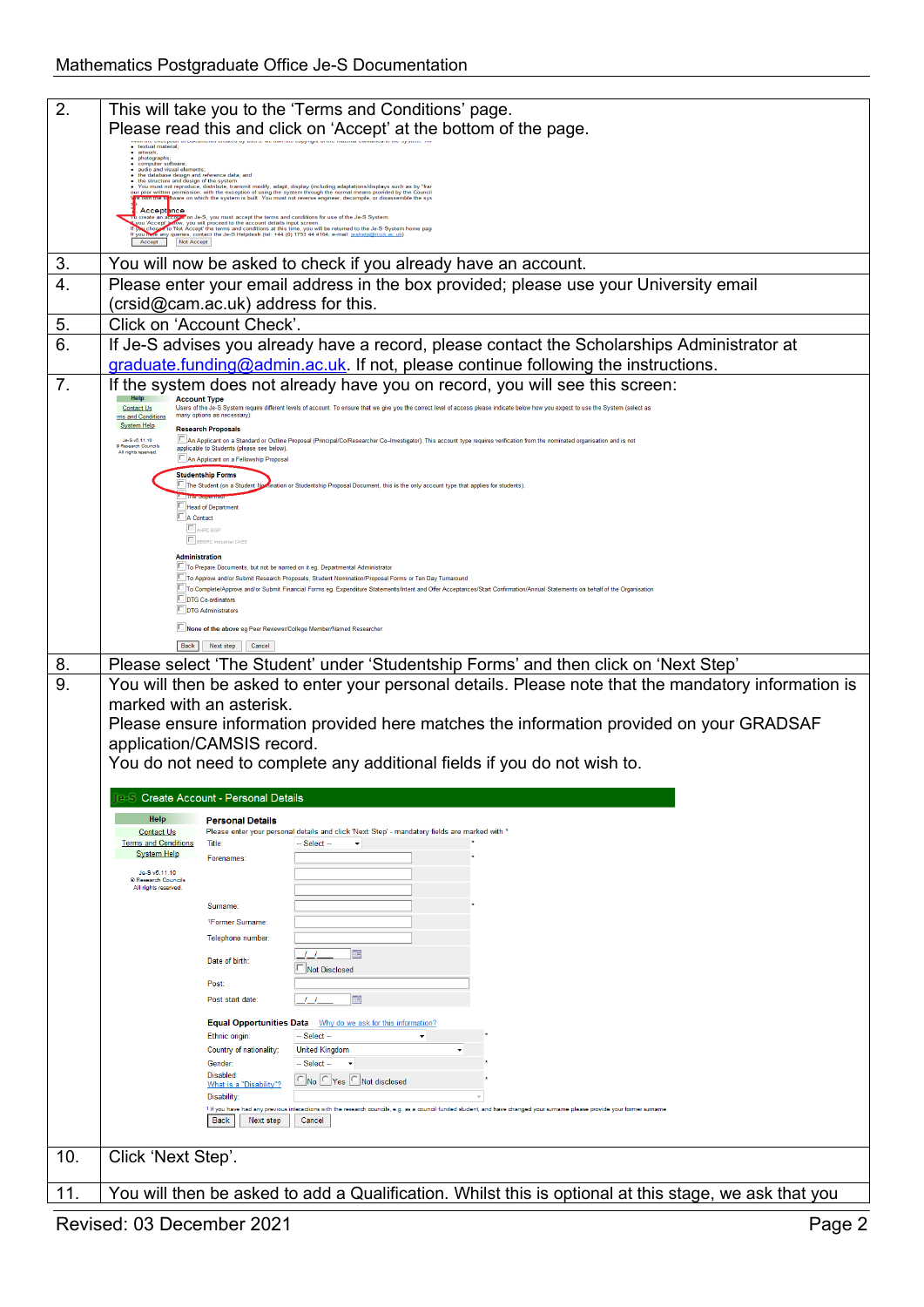|     |                                                                                         | please do add your qualifications as this will save time when finalising your record at a later date.                                                 |  |  |  |
|-----|-----------------------------------------------------------------------------------------|-------------------------------------------------------------------------------------------------------------------------------------------------------|--|--|--|
|     | Part III students who have completed the BA and MMath degrees at Cambridge are asked to |                                                                                                                                                       |  |  |  |
|     |                                                                                         | enter both qualifications separately.                                                                                                                 |  |  |  |
|     | <b>Edit qualification details</b>                                                       |                                                                                                                                                       |  |  |  |
|     | Awarding                                                                                | Note: organisation search will appear in a new window<br><b>Select Organisation</b>                                                                   |  |  |  |
|     | Organisation:                                                                           |                                                                                                                                                       |  |  |  |
|     | Year awarded:                                                                           | $2012 -$                                                                                                                                              |  |  |  |
|     | Qualification level:                                                                    | <b>C</b> Undergraduate<br>Postgraduate/Masters                                                                                                        |  |  |  |
|     |                                                                                         | Higher/Doctorate                                                                                                                                      |  |  |  |
|     | Qualification type:                                                                     | <b>BA</b><br>Qualification type:                                                                                                                      |  |  |  |
|     | Qualification subject:                                                                  | Search<br>Search:                                                                                                                                     |  |  |  |
|     |                                                                                         | -- Select area --                                                                                                                                     |  |  |  |
|     |                                                                                         | -- Select area -- v                                                                                                                                   |  |  |  |
|     | <b>Qualification class:</b>                                                             | First class honours                                                                                                                                   |  |  |  |
|     |                                                                                         |                                                                                                                                                       |  |  |  |
|     | Qualification                                                                           |                                                                                                                                                       |  |  |  |
|     | description:                                                                            | 255 character(s) remaining (maximum 255), including spaces and returns                                                                                |  |  |  |
|     |                                                                                         | To check character counts, or edit longer text to the character limit, use the character count<br>test page (opens in a new window)                   |  |  |  |
|     | Save                                                                                    | Cancel editing qualification<br>Cancel                                                                                                                |  |  |  |
|     |                                                                                         |                                                                                                                                                       |  |  |  |
| 12. |                                                                                         | Follow the on screen instructions to add a qualification or click on 'Next Step'.                                                                     |  |  |  |
|     |                                                                                         | If you chose not to add a qualification, you will see a warning message; Click on 'OK' to continue.                                                   |  |  |  |
| 13. |                                                                                         | You will then be asked to enter your Research Organisation and Department.                                                                            |  |  |  |
|     | Organisation                                                                            |                                                                                                                                                       |  |  |  |
|     |                                                                                         | Please select your organisation and department and click 'Next Step'.                                                                                 |  |  |  |
|     |                                                                                         | (this section is not mandatory for student or fellowship account types, for these account types you can bypass this page using the next step option). |  |  |  |
|     |                                                                                         | Note: organisation and department searches will appear in a new window                                                                                |  |  |  |
|     | Organisation:                                                                           | <b>Select Organisation</b>                                                                                                                            |  |  |  |
|     | Department:                                                                             | <b>Select Department</b>                                                                                                                              |  |  |  |
|     |                                                                                         | If you cannot find your organisation or department please contact the Je-S Help Desk on +44 (0) 1793 444 164.                                         |  |  |  |
|     |                                                                                         |                                                                                                                                                       |  |  |  |
|     | <b>Back</b><br>Next step                                                                | Cancel                                                                                                                                                |  |  |  |
|     |                                                                                         |                                                                                                                                                       |  |  |  |
| 14. |                                                                                         | Click on 'Select Organisation' and type in 'University of Cambridge'.                                                                                 |  |  |  |
|     |                                                                                         | Select 'University of Cambridge' from the results.                                                                                                    |  |  |  |
| 15. |                                                                                         | Click on 'Select Department' and chose the appropriate Department, either                                                                             |  |  |  |
|     | Department of Pure Mathematics and Mathematical Statistics, or                          |                                                                                                                                                       |  |  |  |
|     |                                                                                         | Department of Applied Mathematics and Theoretical Physics                                                                                             |  |  |  |
|     |                                                                                         | If you are a CMI student and uncertain of your registered Department email                                                                            |  |  |  |
|     | cmi@maths.cam.ac.uk. If you are unable to locate your Department, please contact the    |                                                                                                                                                       |  |  |  |
|     |                                                                                         | Scholarships Administrator at graduate.funding@admin.cam.ac.uk.                                                                                       |  |  |  |
| 16. |                                                                                         | You will then be prompted to create a username and password. Complete the required information,                                                       |  |  |  |
|     | then click 'Next Step'.                                                                 |                                                                                                                                                       |  |  |  |
|     |                                                                                         | Note: Please keep a record of your password as this is personal to you; we will not be able                                                           |  |  |  |
|     |                                                                                         | to reset your account if it is lost.                                                                                                                  |  |  |  |
|     |                                                                                         |                                                                                                                                                       |  |  |  |
|     | <b>User Account Details</b>                                                             |                                                                                                                                                       |  |  |  |
|     |                                                                                         | Please enter a user name, password (at least 6 characters) and hint and click "Next Step".                                                            |  |  |  |
|     | Preferred User Name:                                                                    |                                                                                                                                                       |  |  |  |
|     | Password:                                                                               |                                                                                                                                                       |  |  |  |
|     | Confirm Password:                                                                       |                                                                                                                                                       |  |  |  |
|     |                                                                                         |                                                                                                                                                       |  |  |  |
|     | Password Hint:                                                                          |                                                                                                                                                       |  |  |  |
|     |                                                                                         |                                                                                                                                                       |  |  |  |
|     | Back                                                                                    | Next step<br>Cancel                                                                                                                                   |  |  |  |
|     |                                                                                         |                                                                                                                                                       |  |  |  |
| 17. |                                                                                         | You will then see a screen asking you to confirm your details. Check all are correct then click                                                       |  |  |  |
|     | 'Create Account'.                                                                       |                                                                                                                                                       |  |  |  |